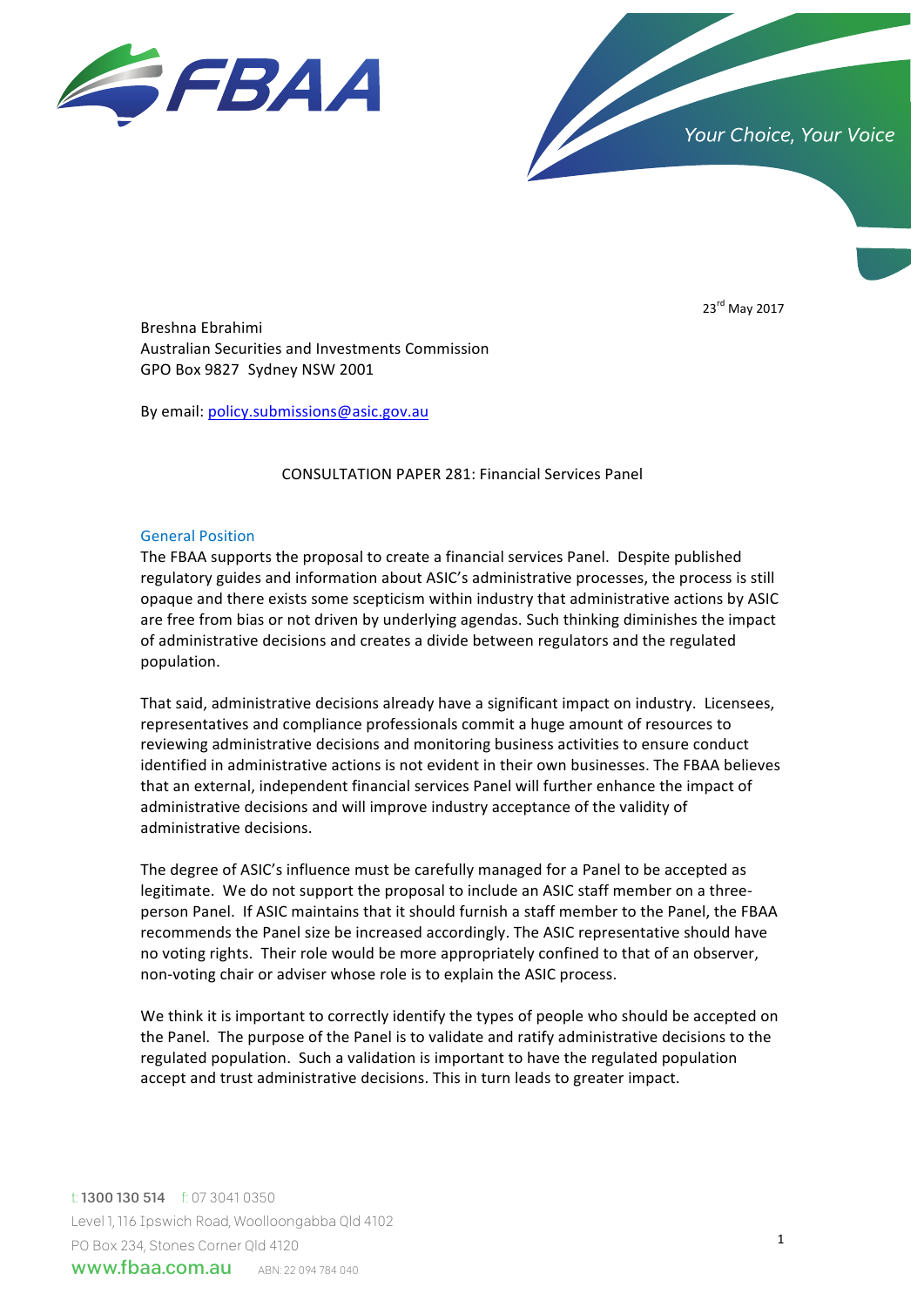

We do not consider the Panel is suitable for those who have no practical industry experience. Notably the Panel is not a place for academics and theorists. Our view is that the Panel must be comprised of practitioners and those who can demonstrate genuine understanding of, and participation in, the relevant industries.

# List of proposals and questions Proposal

B1 We propose that establishing the Panel may improve regulatory outcomes by: (a) assisting ASIC with making administrative decisions on certain matters relating to **financial services and credit activities; and** (b) enhancing the impact of ASIC's administrative decisions.

# FBAA Position with respect to the proposal under B1

The FBAA supports the creation of a financial services Panel of practitioners and industry representatives that is independent of ASIC.

*B1Q1 How would the Panel improve regulatory outcomes?*

## FBAA Response

A Panel comprising external, independent parties will improve transparency and consistency of decisions. We also believe the participation of practitioners and peers will validate administrative decisions and demonstrate to the regulated population that industry representatives support outcomes produced by ASIC administrative decisions.

B1Q2 How do you see the Panel, as a peer review mechanism, enhancing the impact of ASIC's administrative decisions?

## FBAA Response

Administrative decisions already have significant impact on industry. A peer reviewed Panel will demonstrate to industry that administrative decisions are supported by industry peers. We believe this will ratify the validity of administrative decisions which will in turn improve their acceptance and enhance the impact.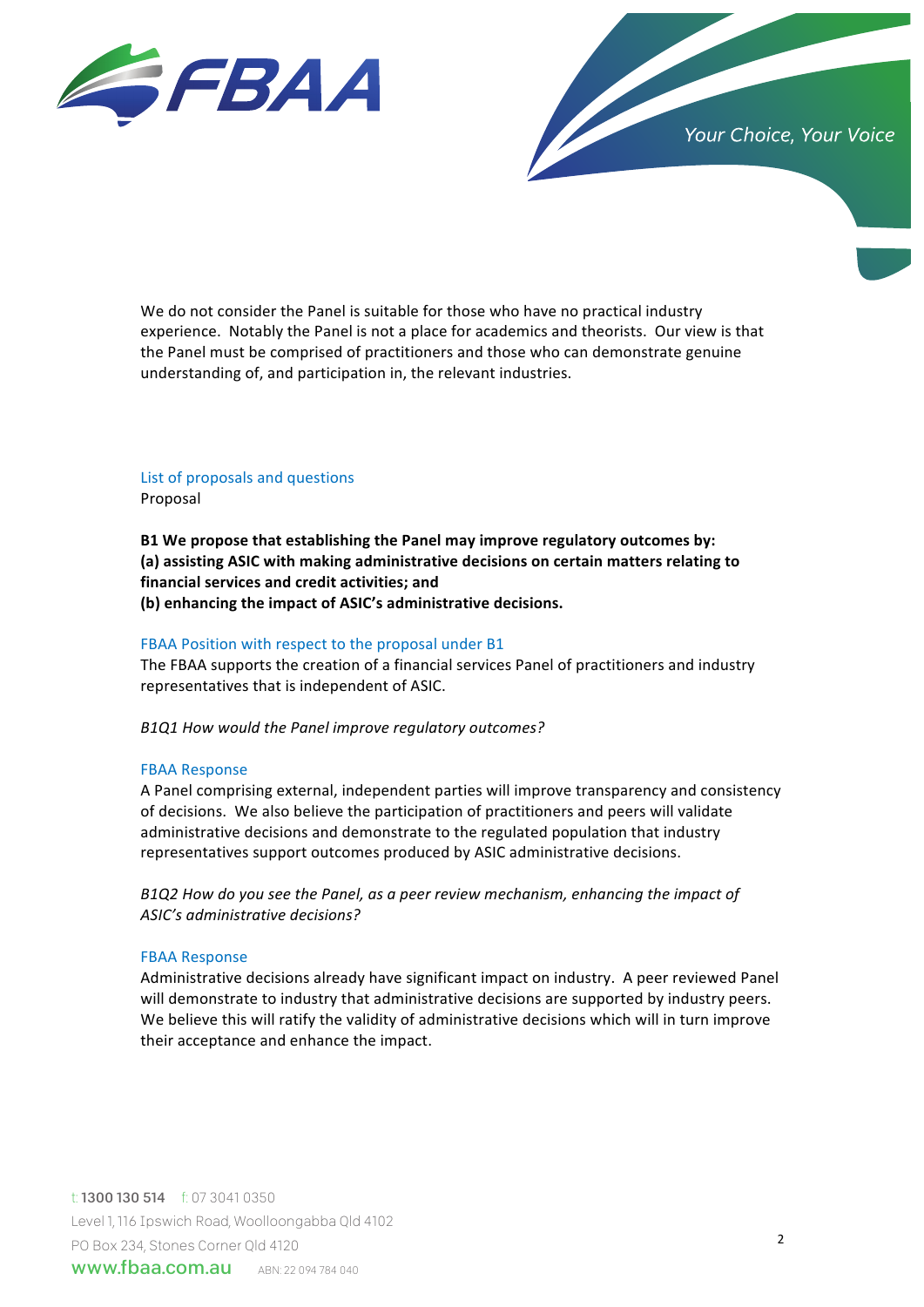

**C1** We propose that when a matter is referred to the Panel, the Panel would be responsible for determining whether ASIC will make a banning order against an individual for misconduct in the course of providing financial services (as defined in s766A of the Corporations Act) and/or engaging in credit activities (as defined in s6 of the National Credit Act). Specifically, the Panel would consider banning orders for misconduct by financial services participants (excluding corporate AFS licensees) and participants in the credit industry.

*C1Q1* What are your views on the Panel initially only being referred matters to consider that relate to the making of banning orders?

#### FBAA Response

We recommend the remit of the Panel be extended to matters that relate to bannings and to the imposition of licence conditions.

*C1Q2* What other areas of regulatory priority should be included in the scope of the matters to be considered by the Panel (in addition to individual misconduct in the financial services and credit industries) either now or in the future?

## FBAA Response

This is answered in our other responses.

C2 In deciding whether to refer a matter to the Panel, we would consider whether it is appropriate for peer review because of its significance, complexity or novelty. Whether a matter is appropriate will depend on the facts of each matter. In addition, we would take **into account:** 

(a) the objects of Ch 7 of the Corporations Act, that is to promote:

(i) confident and informed decision making by consumers of financial products and services while facilitating efficiency, flexibility and innovation in the provision of those **products and services; and**

(ii) fairness, honesty and professionalism by those who provide financial services; and

Note: See s760A(a) and (b) of the Corporations Act. We also take into account the objects of the ASIC Act as contained in s1(2).

**(b)** the objects of the National Credit Act, that is to better inform consumers and prevent them from being in unsuitable credit contracts.

Note: See s111 in Div 1 of Ch 3 of the National Credit Act.

**www.fbaa.com.au** *ABN: 22 094 784 040* And Australia Limited Australia Limited Australia Limited Australia Limited Australia Limited Australia Limited Australia Limited Australia Limited Australia Limited Australia Limite t: 1300 130 514 f: 07 3041 0350 Level1,116 Ipswich Road, Woolloongabba Qld 4102 PO Box 234, Stones Corner Qld 4120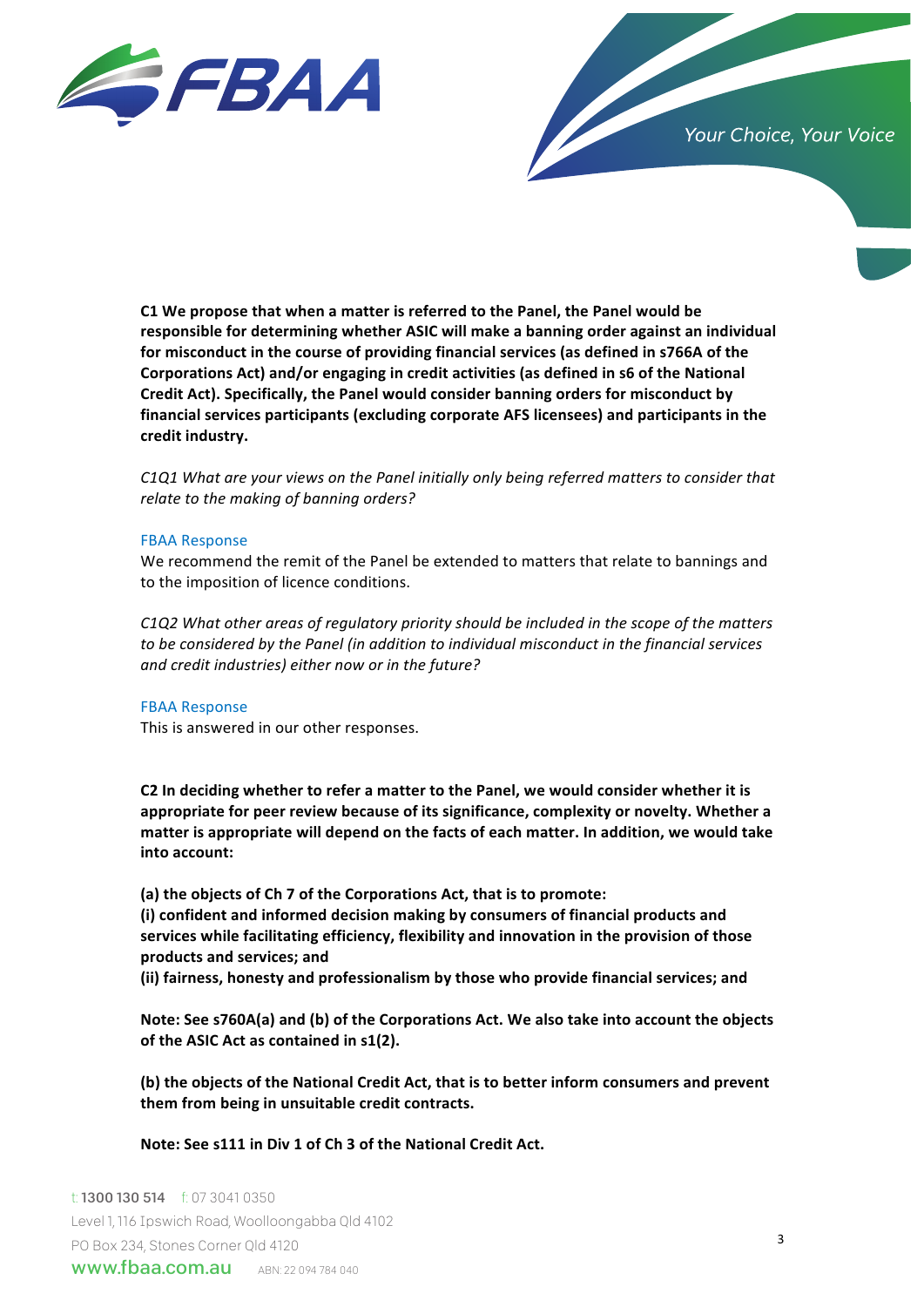



*C2Q1* Is 'complexity, significance or novelty' an appropriate measure for the types of matters to be considered by the Panel?

## FBAA Response

We require more information about the way in which such elements will be defined and identified before being able to commit to a position on this. We generally agree that matters categorised as significant, complex and novel should be referred.

Who decides whether a matter triggers any of the criteria?

We recommend expanding the basis of referrals under  $C2(b)$  to better align the basis of credit referrals with that of financial services.

The basis for referring credit matters to the Panel goes beyond "better inform[ing] consumers and prevent[ing] them from being in unsuitable credit contracts. As with financial services, the basis should also have regard to fairness, honesty and professionalism by those who engage in credit activities and provide credit services.

C2Q2 What are your views on how ASIC should distinguish between 'complex' and 'simple' *matters* and which do you see as more appropriate to be considered by the Panel?

#### FBAA Response

This question requires further discussion. Complexity can relate to a wide range of factors including:

- Complexity of specific transactions and structures
- Product Complexity
- Complexity of a matter where allegations are made relating to breaches of numerous laws or provisions
- Complexity in the application or interpretation of specific provisions

C2Q3 What alternative or additional criteria should be used to assist in determining which *matters would be referred to the Panel?*

#### FBAA Response

It is important that decisions which impact the ability of an individual to remain in the industry are referred to the Panel irrespective of what other criteria are applied. Matters involving bannings based on conviction of offences and other clear cut decisions could be excluded.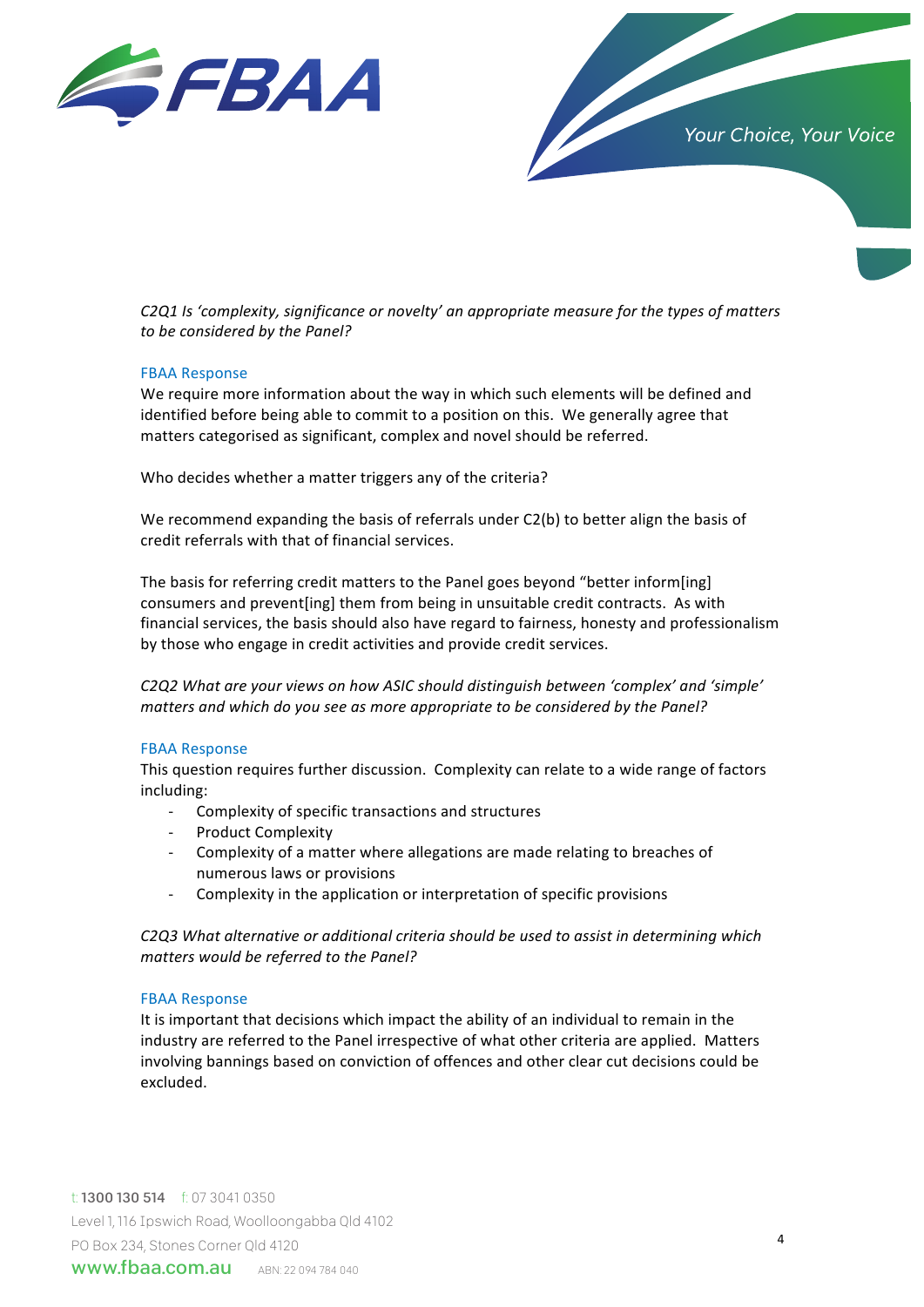



# C3 We propose that only matters that are contested by the notice recipient (Recipient) would be referred to the Panel.

*C3Q1 Should uncontested matters also be referred to the Panel?*

## FBAA Response

Yes. Parties may choose not to contest a matter for a range of reasons, only one of which is an admission/acceptance of liability. Entities may also not contest a matter because they have been poorly advised, they are overwhelmed, they do not understand what is being put to them or they do not believe they can construct a properly worded defence.

Uncontested matters will enable the Panel to see the whole range of outcomes giving them a more complete picture of ASIC administrative action. This would provide an opportunity for the Panel to ensure vulnerable, poorly advised entities are not treated unfairly.

C4 We may consider expanding the Panel's powers and/or the scope of the matters to be referred to the Panel in the future. Some examples of powers that we may delegate to the Panel in the future include the power to:

**(a) issue infringement notices;**

**(b) refuse an AFS licence or credit licence application;**

- **(c) impose conditions on an AFS licence or credit licence; and/or**
- **(d) cancel or suspend an AFS licence or credit licence.**

*C4Q1* What other administrative powers should we delegate to the Panel (in addition to the power to make banning orders) now or in the future?

## FBAA Response

As a general position, we do not see any reason why all administrative decisions should not be referred to the Panel. However, the number of decisions being referred to the Panel must be manageable and realistic. We require more data about the total number of administrative decisions in each category before being able to provide a complete response. At the very least, decisions that impact the ability of an individual to continue to engage in the industry and are made with some element of discretion should be referred. At a bare minimum, we support licence cancellations/suspensions and bannings being referred to the Panel at the beginning.

As an alternative, we suggest it may be more effective to apply an "if not, why not" approach and have ASIC provide reasons why any category of decision should be excluded. Such an approach would enable ASIC to support its reasons with data.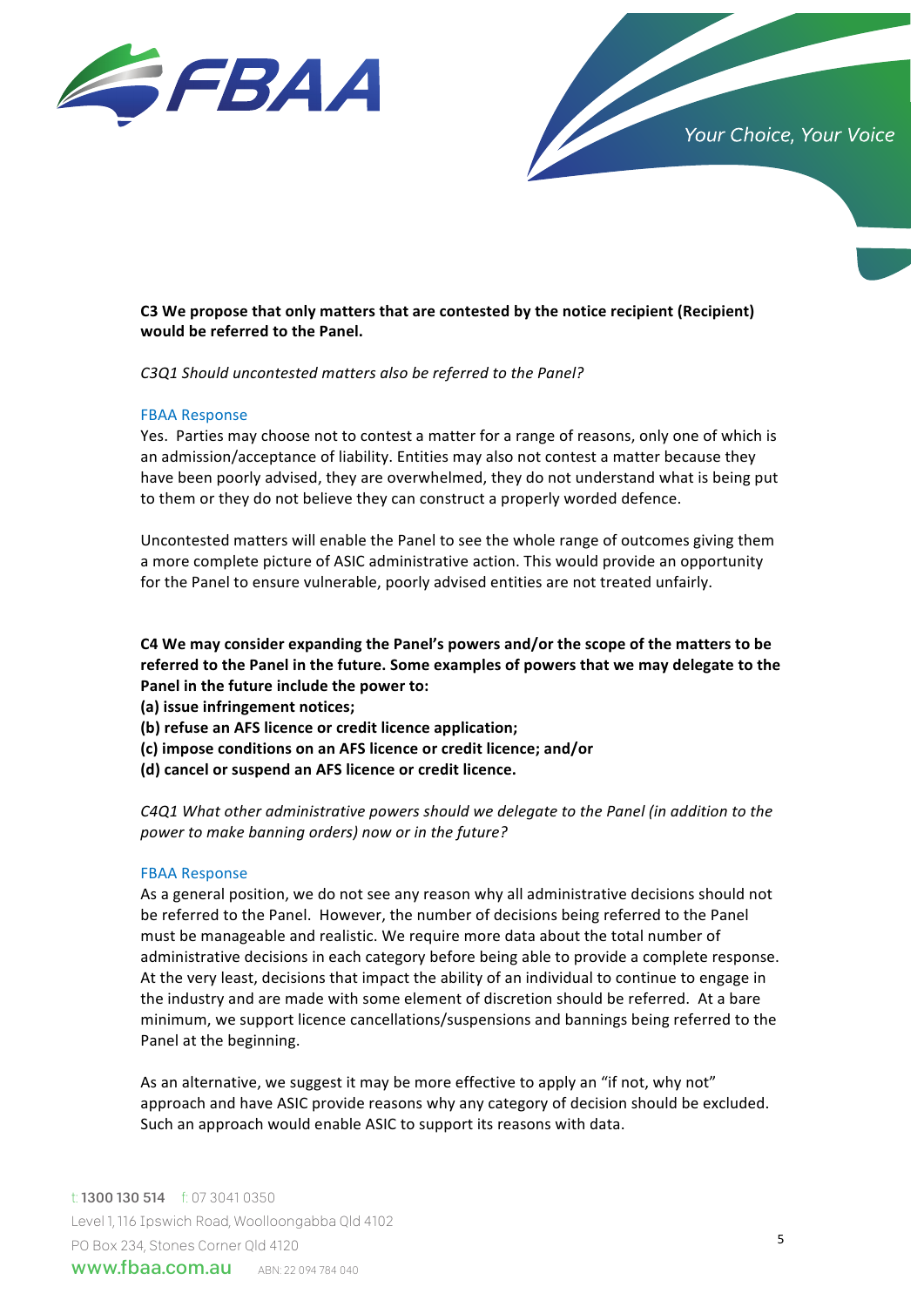

Your Choice, Your Voice

# D1 We propose that one of the three options set out in Table 1 would form the basis for selecting members of the Panel.

*D1Q1* Of the options for the Panel's composition that we have set out in Table 1, which is the *most suitable for the Panel's purpose?* 

#### FBAA Response

We do not support any option in Table 1. A three-person Panel should not include an ASIC staff member. This is not a strong enough composition. Further we do not support any proposal that would place academics, career public servants (respectfully), or consumer advocates on the Panel. It is not our intention to disparage any of these groups. We do not believe the relevance of experience and respective skill sets are correctly aligned with the objectives of this Panel. We provide further clarification on this view below.

*D1Q2* Are there other options for the Panel's composition that we should consider? Please *explain.*

#### FBAA Response

The Panel should contain an uneven number of voting members. We consider a more suitable size for the Panel to be either 5 or 7 voting members with the ASIC member filling the sixth or eighth position in a non-voting capacity. We defer to the majority view on the appropriate size of the Panel.

We support having a Panel comprising more than just industry participants. The Panel could include practitioners, compliance professionals and specialist lawyers (lawyers with genuine practical experience in the industry).

The FBAA submits that groups not suitable for the Panel include academics, consumer advocates or career public servants. The Panel is a peer review process aimed at ratifying administrative decisions and improving the transparency of the administrative decisionmaking process. Panel members need practical experience and a solid understanding of the relevant industry. Academics do not have this. The views of consumer advocates and career / senior public servants are often informed by the same or similar sources. Both groups deal with matters once relationships have soured or where there are problems. Their perspective is one-sided. This is not a criticism of these groups but an observation that such perspectives are unlikely to support balanced outcomes which is a requirement of a review Panel. 

Any member of the Panel should have direct industry experience not more than 2 years old.